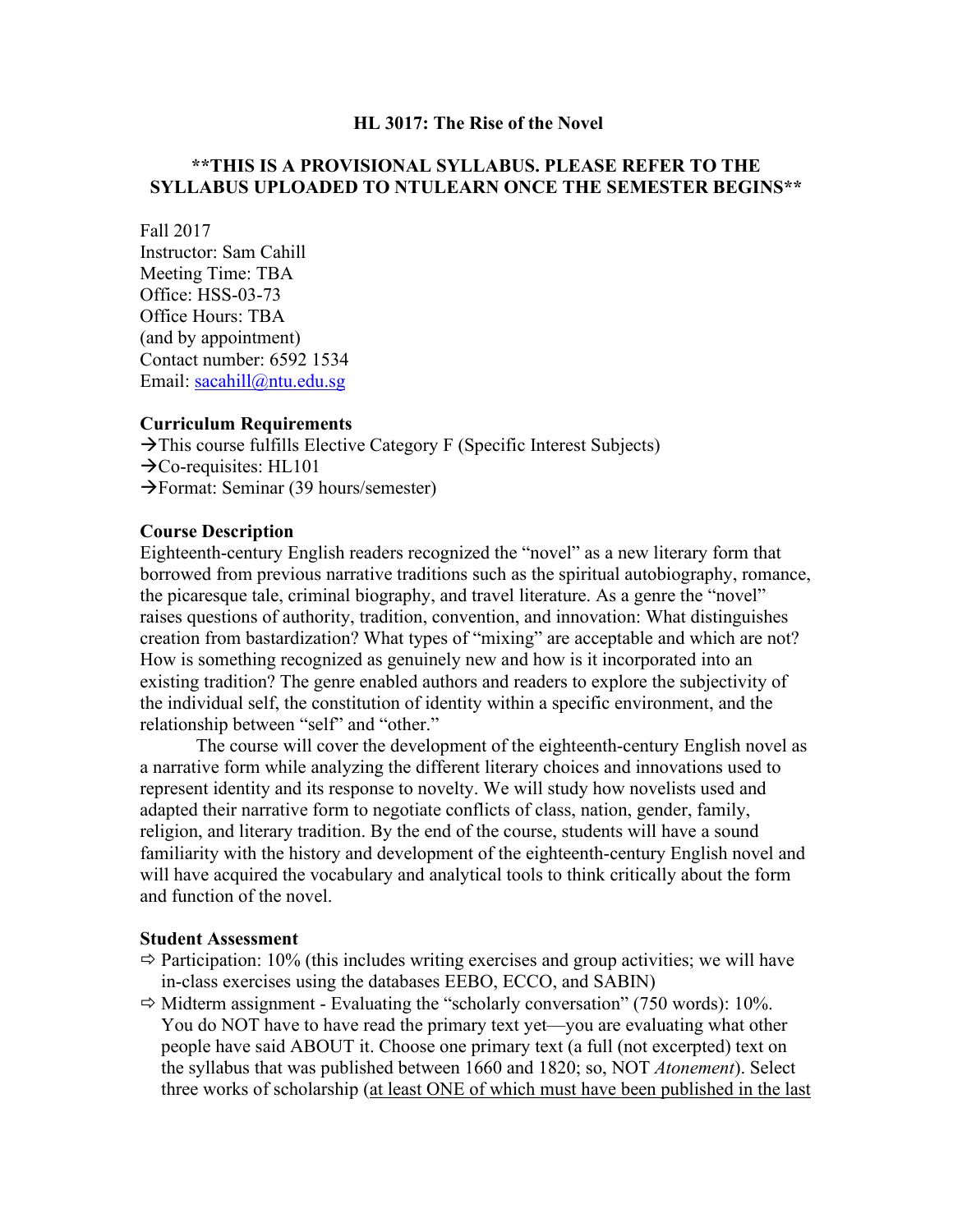TEN YEARS (2007 or later) that focus on your primary text. Summarize the argument of each scholarly work (at least a paragraph for each source) and then briefly evaluate this miniature "scholarly conversation" on your text. (Evaluation might include answering questions such as: Where do the scholars agree/disagree? What gaps are there in the conversation? How might you intervene in the discussion? Do you see any weaknesses in any of the arguments? Does the discussion raise any particularly important points about the novel that you would like to explore further?) The assignment must include a Works Cited page and be formatted according to MLA conventions.

- $\Rightarrow$  Final Essay (2000-2500 words): 30%. Essays must focus on at least one primary text (you may use *Atonement*) and utilize three texts of modern scholarship (at least ONE of which must have been published in the last TEN YEARS (2007 or later). You \*may\* but are \*not required\* to write your final essay on the same primary text as your midterm assignment. Essays will be evaluated according to the following criteria: proper use of standard English (spelling, punctuation, grammar, style); use of primary and secondary (scholarly) texts (quotes; specific concrete details; analysis); organization and clarity (identifiable thesis; logical argument and transitions; sufficient evidence to support thesis; a succinct and accurate conclusion); proper page layout and documentation (margins, spacing, MLA citation format).
- $\Rightarrow$  Final Exam: 50% (Essay Questions)

\* **Hard copies** of all papers must be turned in **to me directly by 5pm** on the due date. Late essays will be docked  $(A\rightarrow A^{-}$ ;  $B^{+}\rightarrow B)$  for every day late except in cases of documented family or medical emergency.

# **Texts**

- *--* NTULearn: selected excerpts; "Introduction," *Making the Novel* (2006); *Shamela*; Preface to *Joseph Andrews*
- -- *Robinson Crusoe* (1719), Daniel Defoe
- *-- Pamela* (1740-1), Samuel Richardson; Oxford World's Classics (2001), eds. Thomas Keymer and Alice Wakely
- *-- The Castle of Otranto* (1764), Horace Walpole
- *-- A Sentimental Journey* (1768), Laurence Sterne
- *-- Northanger Abbey* (1818), Jane Austen
- *-- Atonement* (2001), Ian McEwan

# **Course Outline**

# **The Development of the English Novel, 1660-1740**

\* Introduction

Historical overview, discussion of fanfiction, major theorists of the novel

\* Literary Traditions before the Novel

Reading: "Novel Precursors" (selections from *Don Quixote* and *Clelia*); "Introduction" to *Making the Novel*; "Important Critics" (NTULearn)

\* "Father of the Novel"?